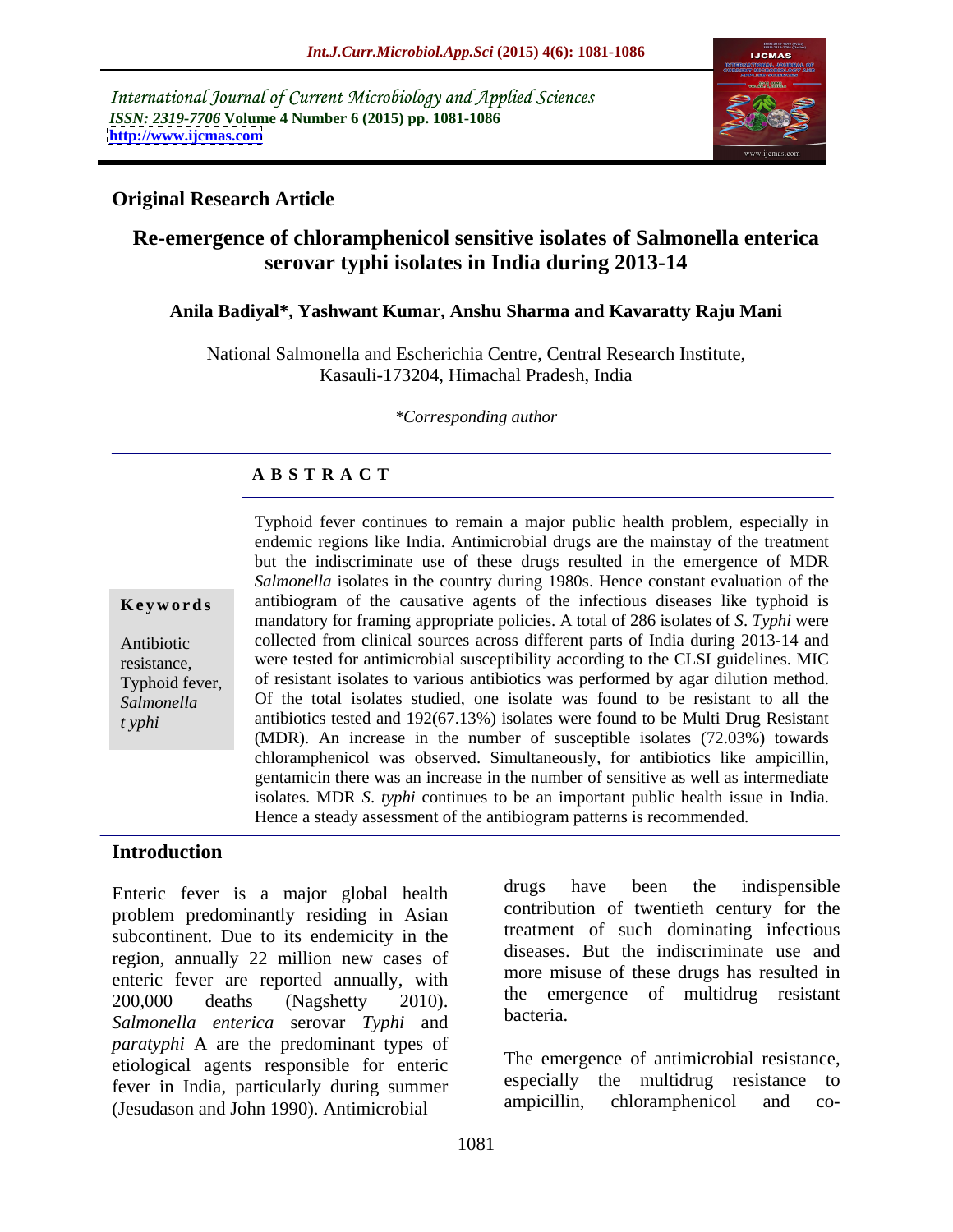trimoxazole, has further complicated the All isolates were identified by conventional treatment and management of enteric fever (Jesudason and John 1990; Mourad et al. serotyping (William 1994) using standard 1993). In India, antibiotic resistance among *Salmonella* agglutinating sera (Seiken S. Typhi has been reported since 1960, and the first outbreak of multidrug resistant S. Susceptibility patterns of the isolates were Typhi (MDRST) was reported in Calicut determined by disc diffusion method using (Agarwal 1962). Since then MDRST has appeared throughout the world, especially in Laboratories, Pvt. Ltd., Mumbai, India), South America, the Indian subcontinent, viz., ampicillin (10µg), chloraemphenicol Africa and Southeast Asia (Mourad et al. (30µg), ceftazidime (30µg), cephotaxime 1993). The incidence of multidrug resistant  $(30\mu g)$ , gentamicin  $(10\mu g)$ , kanamycin (MDR) S. *Typhi* has been reported to be as high as 60% but then declined in Pune trimethoprim (5µg), as per the CLSI (1999), Nagpur (2001), Delhi (2004) and guidelines and interpretative criteria (Popoff Calcutta (2000) (Sanghavi et al. 1999; and Le Minor 1992). Minimum inhibitory Chande et al. 2002; Saha et al. 2002; Walia concentrations (MIC) were determined by et al. 2005). Moreover, switching to new agar dilution test using purified antibiotic generation antibiotics as first line drugs for the treatment of typhoid has lead the bacteria to roll back to sensitivity against the al. 2009; Choudhary et al. 2013; Monica et

*Salmonella* Typhi, received from different parts of the country from July, 2013 to June, 2014 at National *Salmonella* and *Escherichia* Centre (National Reference Laboratory), Central Research Institute, All the 286 isolates received during July Kasauli, India constituted the material for 2013 and June 2014, were tested for their the study. Ready-made media and sensitivity towards eight antibiotics.Among biochemicals (Hi Media Lab. Pvt. Ltd., them 65 (22.73 percent) isolates were Mumbai, India) were obtained in their observed to be resistant to all the antibiotics dehydrated form. Other chemicals used were of analytical grade (Merck Ltd., Mumbai, were found to be sensitive towards India). Glass- distilled water was used for preparation of media and reagents. increase in the number of intermediate

biochemical tests and confirmed by Laboratories, Tokyo, Japan). Antibiotic readymade antibiotic discs (Hi Media (30µg), tetracycline (30µg) and powders (Hi Media Laboratories, Pvt. Ltd., Mumbai, India).

old drugs like chloramphenicol (Kumar et The MDR *S. typhi* isolates showing reduced al. 2014). ceftazidime were tested further for ESBL Hence the present investigation was under of inhibition  $(ZOI) \leq 27$  mm and 22 mm for taken to evaluate the current status of Cefotaxime and Ceftazidime respectively antibiotic sensitivity among the *Salmonella*  were also tested in combination with *enterica* serovar *typhi* isolates in India. amoxicillin/clavulanic acid. The isolates **Material and Methods** or equal to 5 mm when evaluated in Two hundred and eighty six isolates of acid were phenotypically considered as susceptibility for cefotaxime and production. The isolates showing the zones showing an increase in ZOI by greater than combination with amoxicillin/clavulanic ESBL producers.

### **Results and Discussion**

tested. Most of them (99.65 percent each) cefotaxime and ceftazidime. There was an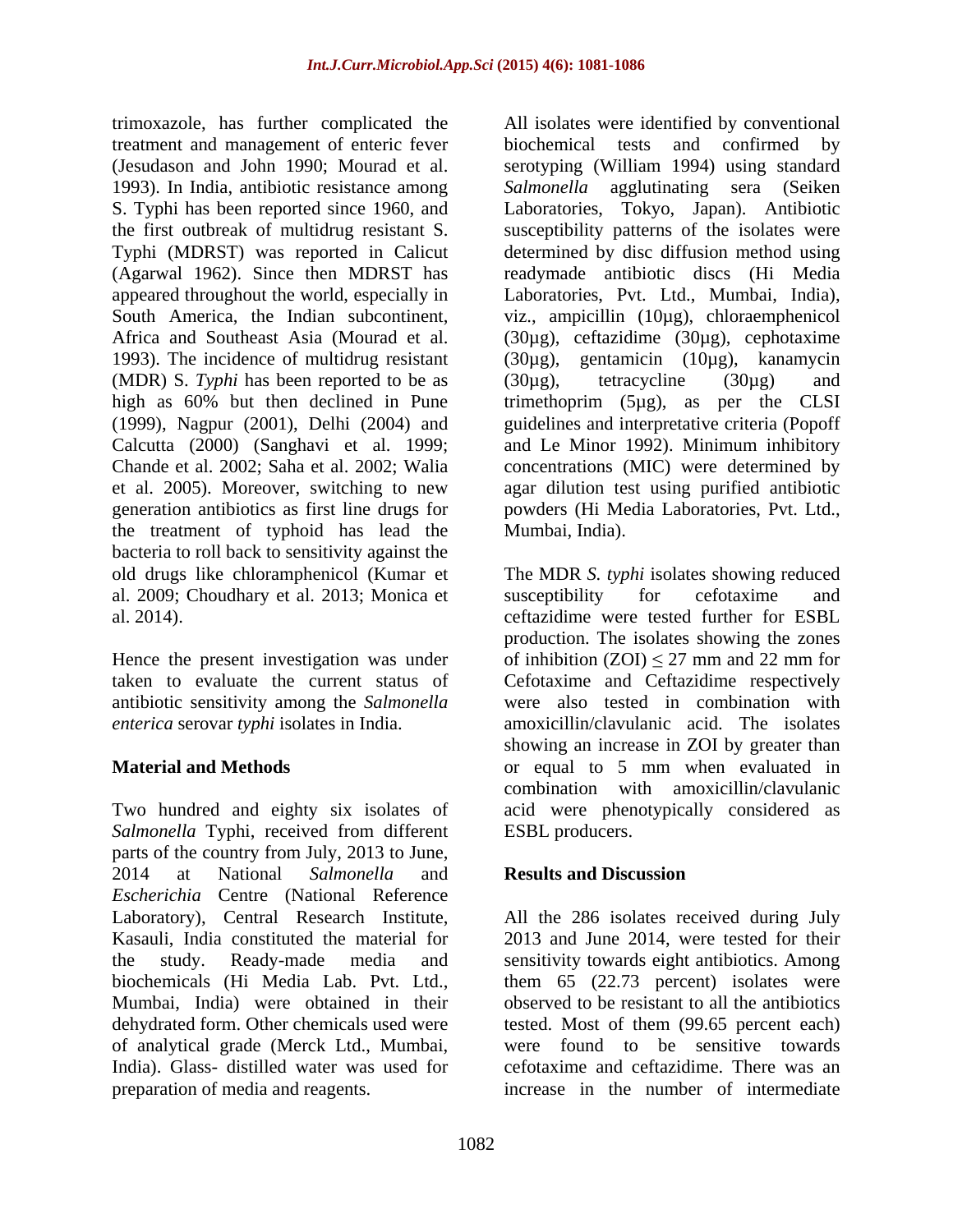chloramphenicol (72.03%) and ampicillin (61.88%) with MIC range  $0.5 - 2$  mg/L and

Among the 286 isolates tested, one isolate was found to be resistant to all antibiotics lines are proportion of trimethoprim used in the study and 192(67.13%) isolates were found to be Multi Drug Resistant

Enteric fever is a major health problem in developing countries including India (Ochiai possib<br>et al. 2008) Prompt institution of fever. et al. 2008). Prompt institution of appropriate antimicrobial therapy can reduce mortality and morbidity associated with the Resistance against cefotaxime and illness. As *Salmonella typhi* shows varying resistance patterns is critical and treatment of infection needs to vary on the basis of describes the trends of antimicrobial resistance of serovar Typhi in India during efficacy against Salmonella typhi is not<br>2013-14. levelopment of

al. 2003). The re-emergence of susceptibility to these two drugs is may be due to the emergence of de novo susceptible strains or<br>the loss of high molecular weight self transmissible plasmid (Karmakar et al. treatment regimen of typhoid fever. The

isolates against ampicillin (15.73%), advantages of a return to the use of these gentamicin (13.64%), kanamicin (27.62%) drugsinclude their availability in the as well tetracycline (30.42%). One isolate developing world, their cheaper cost and resistant against cefotaxime and ceftazidime their well-established clinical efficacy (Sood was reported to be ESBLs producer. 
et al. 1999). However, the risk of relapse A notable increase was observed in the ligher among patients treated with number of sensitive isolates against amoicillin than among those treated with number of sensitive isolates against ampicillin than among those treated with and the development of carrier state were higher among patients treated with chloramphenicol (Yew et al. 1993).

0.062 2 mg/L respectively. Resistance to trimethoprim among enteric (MDR). drug for the treatment of typhoid fever. Low organisms has dramatically increased in developing countries (Murray et al. 1985). Increased proportion of trimethoprim resistant isolates (Table 1) is of immense importance since it is a cheap and effective resistance was found for gentamicin (9.44%) and kanamycin (9.79%) suggesting their possible use for the treatment of typhoid fever.

trends of antimicrobial susceptibility was reported to be 2.2% for cefotaxime in collection of data that document antibiotic other report from the country (Das and current patterns of resistance. This study unnecessary use of fluoroquinolones and 2013-14. 2013-14. The increased number of chloramphenicol may be due to the production of huge and ampicillin sensitive isolates is in amount of chromosomal cephalosporinase concordance with other reports from India due to the production of extended spectrum (Das and Bhattacharya 2006; Tankhiwale et  $\beta$  lactamases (Pechere 1989). But further Resistance against cefotaxime and ceftazidime were found to very low while it Bhattacharya 2006). This is an alarming development and it is of importance to limit third generation cephalosporins so that their efficacy against *Salmonella typhi* is not jeopardized further. Development of resistance to third generation cephalosporins studies have to be carried out to determine the mechanism of resistance.

the loss of high molecular weight self The MIC value of trimethoprim for 1991). This finding may be of immense µg/ml during study period (Table 3). importance for health authorities in deciding Although CLSI specifies the interpretative reintroduction of historically useful drugs criteria for disk diffusion susceptibility such as chloramphenicol and ampicillin in testing of nalidixic acid and trimethoprim intermediate isolates were found to be 10 for intermediate isolates there are no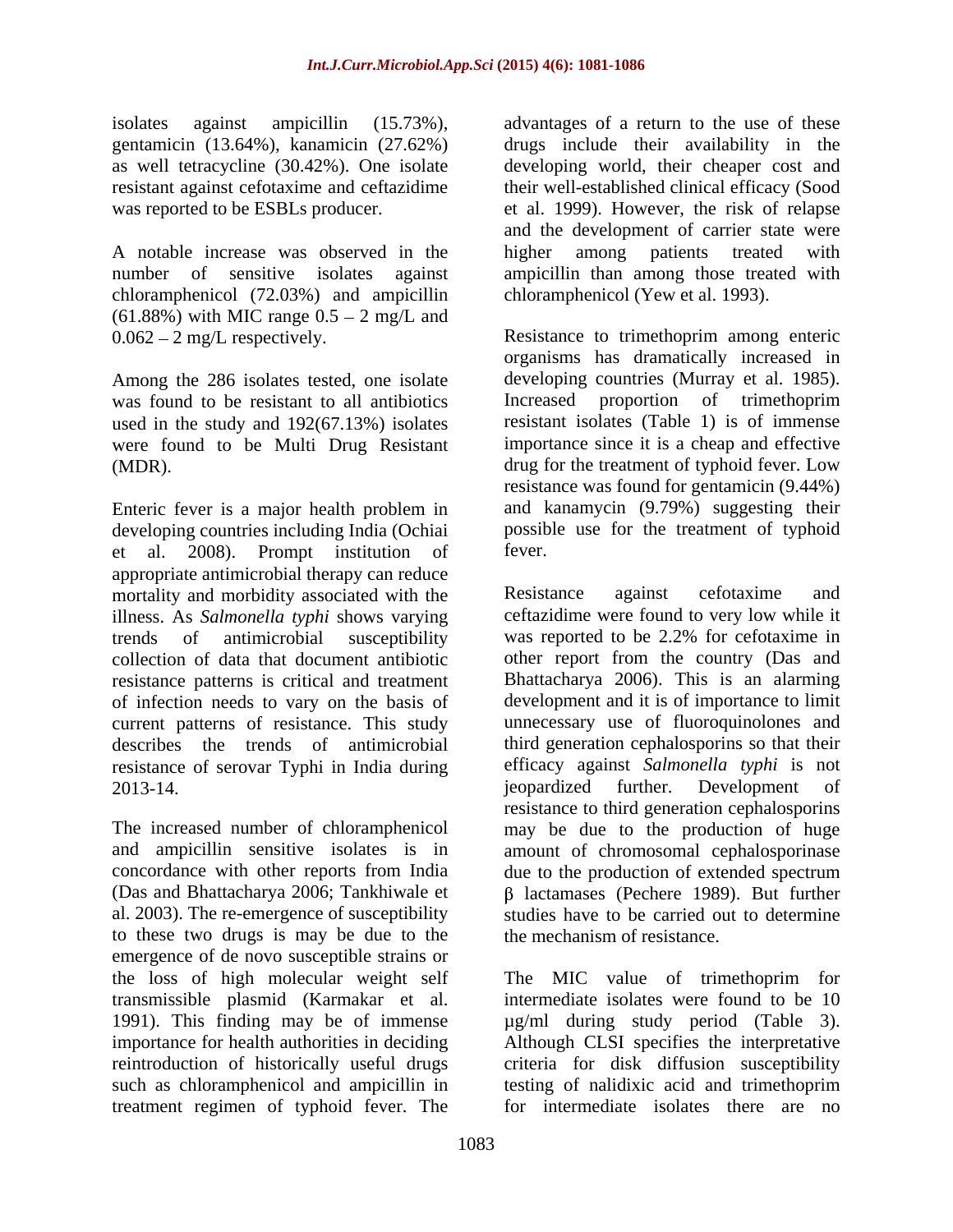corresponding interpretative criteria for 2008). ESBL producing microorganisms has there is a need of interpretative MIC values

Further, test for the production of ESBLs once again proved the earlier findings to be

dilution susceptibility testing. Therefore gained attraction in recent years due to their for intermediate isolates for these cephalosporins even. It is a matter of great antimicrobial drugs. concern for microbiologists and physicians among the cephalosporin resistant isolates can jeopardise the drug therapy against corresponding interpretative criteria for 2008). ESBL producing microorganisms has<br>dilution susceptibility testing. Therefore gained attraction in recent years due to their<br>there is a need of interpretative MIC values abil ability to degrade third-generation to consider other alternatives than these. The increase in the number of ESBL producers typhoid fever.

| Table.1 A<br>Antimicribial susceptibility pattern of 286 Salmonella enteric serovar typhi isolates |  |
|----------------------------------------------------------------------------------------------------|--|
| between July, 2013 and June, 2014                                                                  |  |

| S.        | <b>Antibiotic</b>     | <b>Susceptible</b> | Intermediate | <b>Resistant</b> $(\%)$ |
|-----------|-----------------------|--------------------|--------------|-------------------------|
| No        |                       | (9/0)              | (%           |                         |
| L.        | Ampicillin(A)         | 177(61.89)         | 45(15.73)    | 64(22.38)               |
| ∠.        | Chloramphenicol(C)    | 206(72.03)         | 6(2.1)       | 74(25.87)               |
| J.        | Cefotaxime (Ce)       | 285(99.65)         |              | 1(0.35)                 |
| ч.        | Ceftazidime (Ca)      | 285(99.65)         |              | 1(0.35)                 |
| ◡.        | <b>Gentamicin (G)</b> | 220(76.92)         | 39(13.64)    | 27(9.44)                |
| 6.        | Kanamycin(K)          | 179(62.59)         | 79(27.62)    | 28(9.79)                |
| $\cdot$ . | Tetracycline (T)      | 108(37.76)         | 87(30.42)    | 91(31.82)               |
| 8.        | Trimethoprim (Tr)     | 103(36.01)         | 6(2.1)       | 177(61.89)              |

**Table.2** MIC values of Salmonella enterica serovar Typhi during 2013-14

|                                     | <b>MIC</b> range | <b>MIC</b>    | $\begin{array}{c c} \text{range} & \text{MIC range sensitive} \end{array}$ |
|-------------------------------------|------------------|---------------|----------------------------------------------------------------------------|
| <b>Antibiotics</b>                  | resistant        |               | $\frac{1}{2}$ isolates intermediate isolates isolates isolates (µg/ml)     |
|                                     | $(\mu g/ml)$     | $\mu$ (µg/ml) |                                                                            |
|                                     | 2013-14          | $ 2013-14 $   | $2013 - 14$                                                                |
| Ampicillin                          | $32 - 4096$      | 10            | $0.062 - 2$                                                                |
| <b>Chloraemphenicol</b> $64 - 1024$ |                  | $16 - 32$     | $0.5 - 2$                                                                  |
| Ceftazidime                         |                  |               | $\mid 0.004 - 0.25 \mid$                                                   |
| <b>Cephotaxime</b>                  | $ 64 - 512 $     | $16 - 32$     | $ 0.004 - 0.25 $                                                           |
| <b>Gentamicin</b>                   | $16 - 1024$      |               | $ 0.12 - 1$                                                                |
| <b>Kanamycin</b>                    | $ 64 - 4096 $    |               | $1-2$                                                                      |
| Tetracycline                        | $128 - 512$      |               | $1 - 4$                                                                    |
| Trimethoprim                        | $16 - 4096$      |               | $ 0.015 - 1$                                                               |

The conjugation experiments conducted in donor profiles of antibiotic resistance. the present study supported the earlier Almost every combination of resistance researches that multidrug resistance is plasmid mediated(Phillapa et al, 1998; was found to be sensitive to all antibiotics Hermans et al, 1996) as all of the

transconjugants were found to carry the development of resistance against most ofpattern was found and none of the isolate used in the study, exhibiting the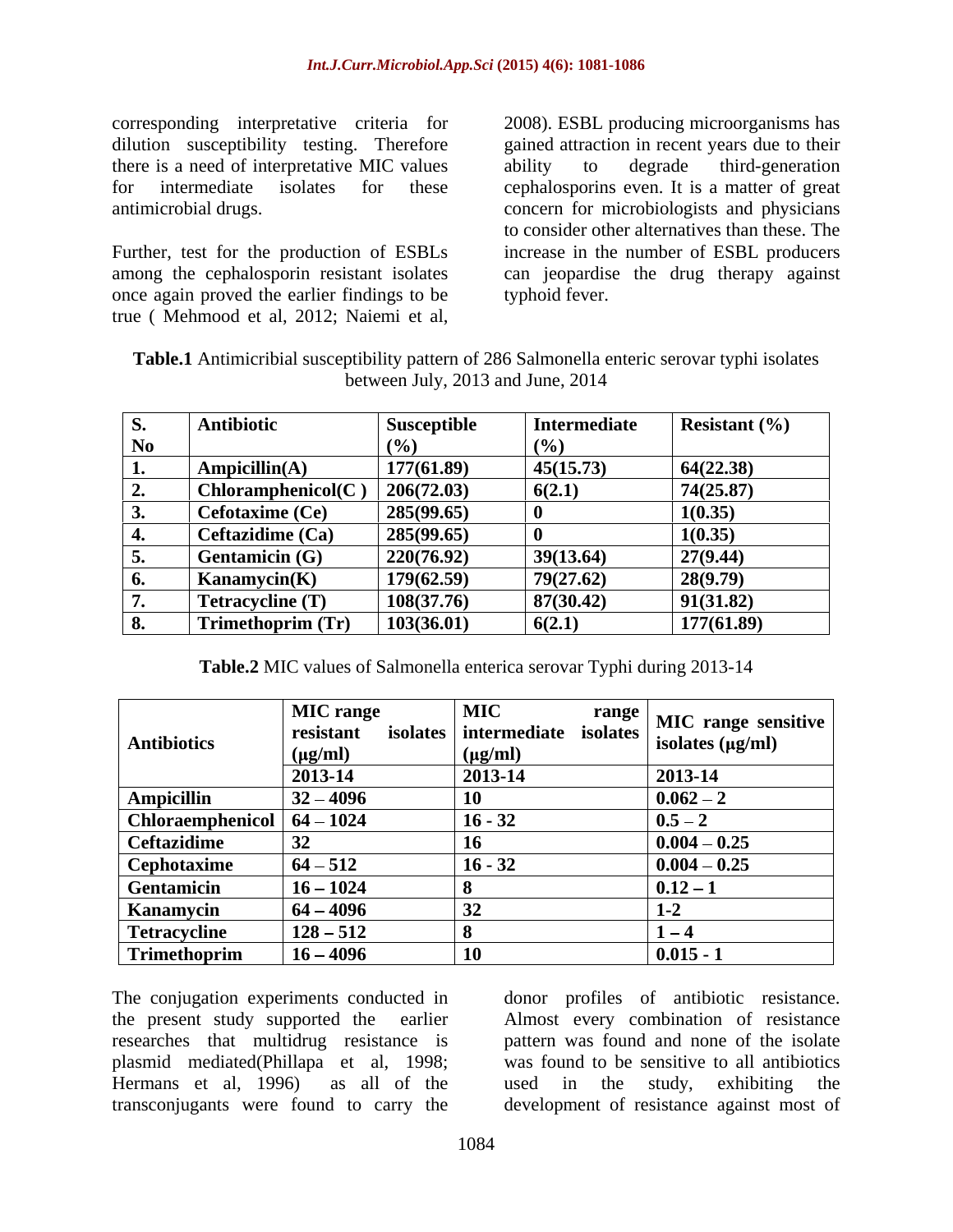the available drugs for the treatment of India, 1956–61. Bulletin WHO. typhoid fever. The availability and  $27(3):331-335$ . affordability of effective drugs and the Chande, C., Shrikhande, S., Kapale, S., indiscriminate use of these drugs without prescription may lead to the selection of in antimicrobial resistance pattern resistant strains of *Salmonella* Typhi. Three isolates of *Salmonella* Typhi was found to exhibit resistance to all antibiotics used in Research. 115:248-250. in the country poses severe therapeutic problems in the treatment of typhoid fever. A.K., Thirunarayan, M.A.2013.

Considering changing trends of antibiotic susceptibility of *Salmonella* Typhi in addition to the endemicity of typhoid fever in India, it is necessary to generate data on Das, U., Bhattacharya, S.S. 2006. current antibiogram pattern from time to Antibiogram, phage typing & biotyping time. Although it appears that of *Salmonella* Typhi & *Salmonella*  chloraemphenicol and ampicillin may again **Paratyphi** A from Rourkela, Orissa. be used as the primary antibiotics for the treatment of typhoid fever in India, further Hermans, P.W.M., Saha, S.K., Van monitoring is needed before a definitive Leeuwen, W.J., Verbrugh, H.A., development of resistance to quinolones and third generation cephalosporins is a major cause of concern and health authorities should take appropriate steps to limit the Identifying Plasmid-Encoded

The authors thank the heads of all the 5: Facultatively anaerobic gram laboratories that referred *Salmonella* Typhi strains to the National *Salmonella* and *Escherichia* Centre (National Reference Laboratory), Central Research Institute, Baltimore, MD: The Williams & Kasauli, India. The technical assistance of Mr Jagdish Kumar is also acknowledged. Jesudassan, M.V., John, T.J. 1996. Thanks are due to Mr Jiwa Ram for supplying media and biochemicals for

Agarwal, S. C. 1962. Chloramphenicol

India, 1956 61. Bulletin WHO.  $27(3):331-335.$ 

- Agrawal, S., Fule, R. P. 2002. Change in antimicrobial resistance pattern of *Salmonella typhi* in central India. Indian Journal of Medical Research. 115:248–250.
- the study (Table 2). Presence of such strains Choudhary, A., Gopalakrishnan, R. Nambi, P. S., Ramasubramanian, V., Ghafur, A.K., Thirunarayan, M.A.2013. Antimicrobial susceptibility of Salmonella enterica serovars in a tertiary care hospital in southern India. Indian J Med Res 137: 800-802.
	- Das, U., Bhattacharya, S.S. 2006. Antibiogram, phage typing & biotyping Paratyphi A from Rourkela, Orissa. IJMR  $124:109 - 111$ .
- statement can be made. Moreover, Belkum, A.V., Goessens, W.H.F. 1996. indiscriminate use of these drugs. Multidrug-Resistant Isolates. J Clin Hermans, P.W.M., Saha, S.K., Van Leeuwen, W.J., Molecular Typing of Salmonella typhi Strains from Dhaka (Bangladesh) and Development of DNA Probes Identifying Plasmid-Encoded Microbiol 1373–1379.
- **Acknowledgements** Holt, J.G., Krieg, N.R., Sneath, P.H.A., Staley, J.T., Williams, S.T. 1994. Group 5: Facultatively anaerobic gram negative rods. In: Holt JG, editor. Bergey's manual of determinative bacteriology. 9th ed. Baltimore, MD: The Williams & Wilkins Co; pp. 175–289.
	- Jesudassan, M.V., John, Multidrug resistant *Salmonella typhi* in India. Lancet 336: 252.
- biotyping. Karmakar, S., Biswas, D., Shaikh, N.M., **References** R. 1991. Role of large plasmid of resistance of *Salmonella* species in Microbiology 34:149–151. Chatterjee, S.K., Kataria, V.K., Kumar, *Salmonella typhi* encoding multiple drug resistance. Journal of Medical